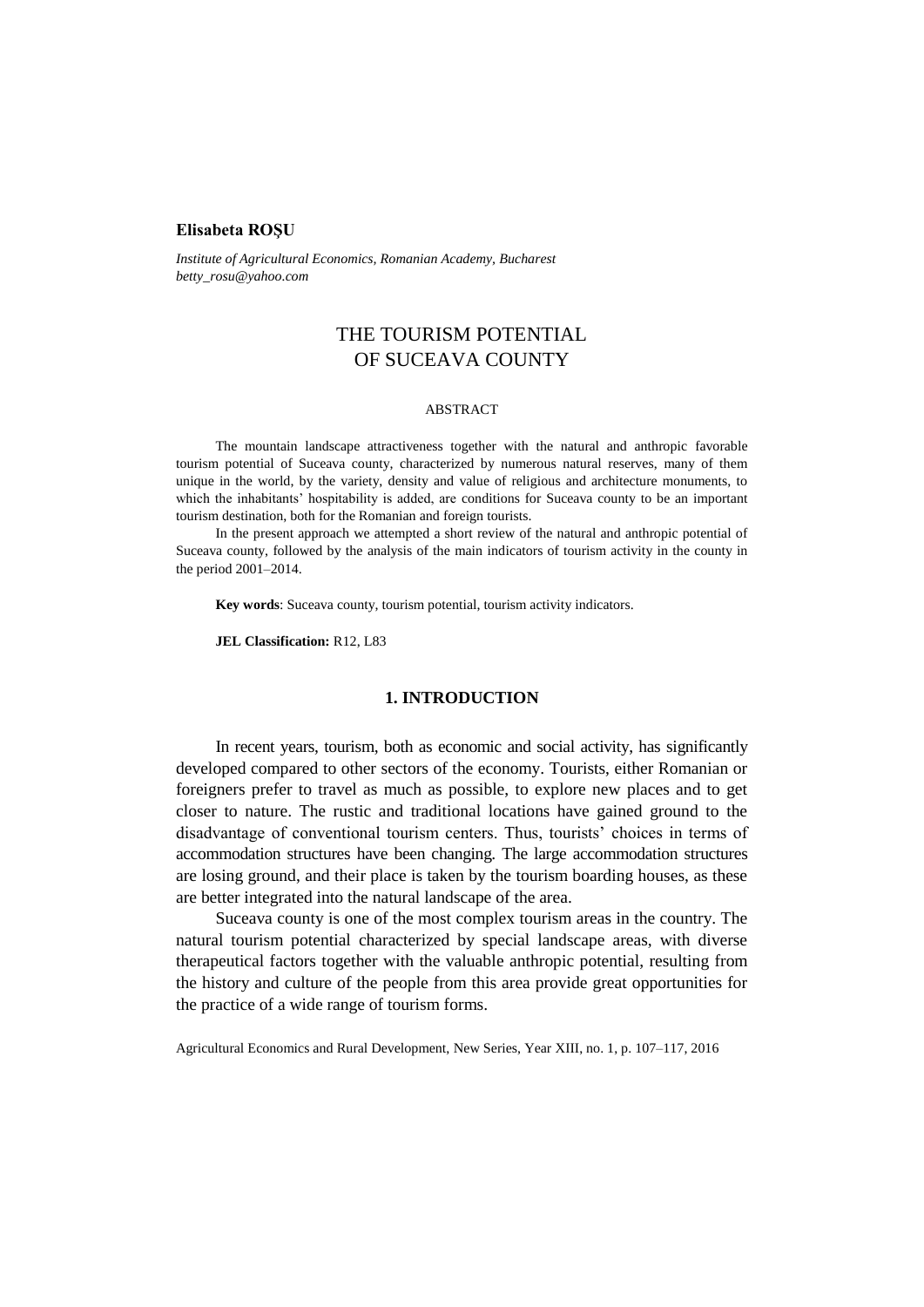### **2. STATE OF KNOWLEDGE**

The tourism potential of an area consists of the natural and anthropic tourism potential. The complexity of the natural tourism and attractiveness of an area are closely related to the relief units, landscapes and climate (Niţă, I., Niţă, C., 2008, p.61).

The anthropic tourism potential of a tourism destination sums up people's achievements throughout the history, materialized into elements of culture, history, art and civilization, which are attracting tourist flows (Stănciulescu, G., Micu, C., 2009, p. 73).

The tourism potential of an area represents an essential condition for tourism development, while the essential requirement is that this potential is best put into value by the suppliers of tourism products and services.

# **3. MATERIAL AND METHOD**

The analyzed information was collected through the documentary study of the works on the approached theme. The methodology comprised the statistical analysis of the primary data using the Excel software for quantitative data analysis. The statistical data on which the analysis was based were at Suceava county level, they covered the period 2001–2014 and had the following sources: i) NIS statistical data available online – www.TEMPO-online; ii) other online sources – [www.prefecturasuceava.ro.](http://www.prefecturasuceava.ro/)

The first part of the paper contains a brief characterization of the county, focusing on the natural and anthropic potential; in the second part of the paper the main tourism activity indicators are analyzed: the tourism reception structure, the tourist accommodation capacity, arrivals and overnight stays of tourists, both per total county and by urban and rural areas. On the basis of these synthetic indicators the net utilization index of the tourist accommodation capacity in operation was calculated, according to the following formula:

$$
\mathbf{I}_n = (N/C_f) \times 100,
$$

where:  $I_n$  is the net utilization index of the tourist accommodation capacity in operation; N is the number of overnight stays in a certain period;  $C_f$  is the tourist accommodation capacity in operation.

This index was calculated both at county level and by urban and rural areas.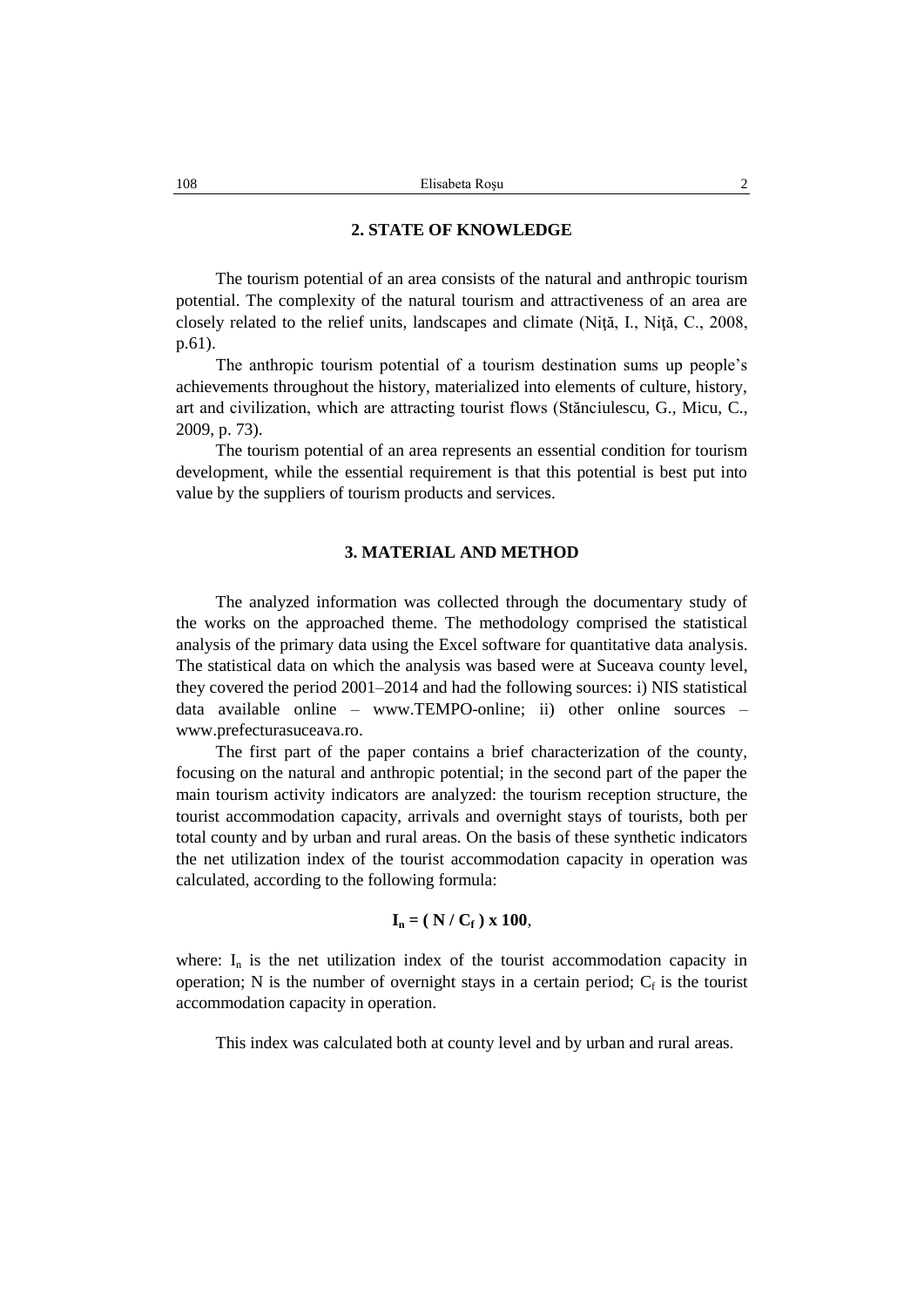### **4. RESULTS AND DISCUSSIONS**

# 4.1. THE TOURISM POTENTIAL OF SUCEAVA COUNTY

*General data.* Suceava county is located in the north-eastern part of Romania, with a total area of  $8553.2 \text{ km}^2$ , being the second in size in the country, which explains the geological, landscape and natural resources diversity.

From the administrative point of view, Suceava county comprises 5 municipalities (Suceava – county residence, Fălticeni, Rădăuți, Câmpulung Moldovenesc and Vatra Dornei), 11 towns, 98 communes and 379 villages.

By relief units, the area of Suceava county is divided into: mountains (53%), plateau (30%) and river meadow (17%). The mountain area is the prevailing relief unit consisting of massive and complex groups of mountain ridges separated by deep valleys or depression areas.

The hydrographic network of the county sums up over 3,000 km and all the water courses are tributary to the Siret river, due to the relief configuration.

The population of Suceava county totalled 613,030 persons in the year 2015, down compared to previous years, while the share of inhabitants in the rural area was under continuous growth, reaching 59% in 2015 (Table 1).

|                   | 2012    | 2013    | 2014    | 2015    |
|-------------------|---------|---------|---------|---------|
| Total population: | 633,658 | 632.210 | 631.410 | 631.030 |
| – urban           | 261,651 | 260.215 | 259,012 | 258,233 |
| - rural           | 372,007 | 371.995 | 372,398 | 372,797 |

*Table 1*

The total population, by residence areas, in Suceava county

*Source*: www.TEMPO-online

*The natural tourism potential.* The territory of Suceava county is partially overlapping the Eastern Carpathians and the Suceava Plateau. The mountains are represented by: Suhard Mountains – partially the Călimani mountains, Bucovinei ridges (Mestecăniş, Feredău and Obcina Mare), Bistriţa Mountains (Rarău, Giumalău, Bârnaru and Budacu) and Stânişoarei Mountains (only Sutra).

The depression system is characterized either by a smooth relief or by hilly relief units (Dornelor Depression), or by fields of meadows and terraces along the valleys (the depression corridors Câmpulung Moldovenesc – Gura Humorului, Moldoviţa and Găineşti depression).

The plateau area and the Sub-Carpathian hills are represented by Suceava Plateau and the Neamtului Sub-Carpathians.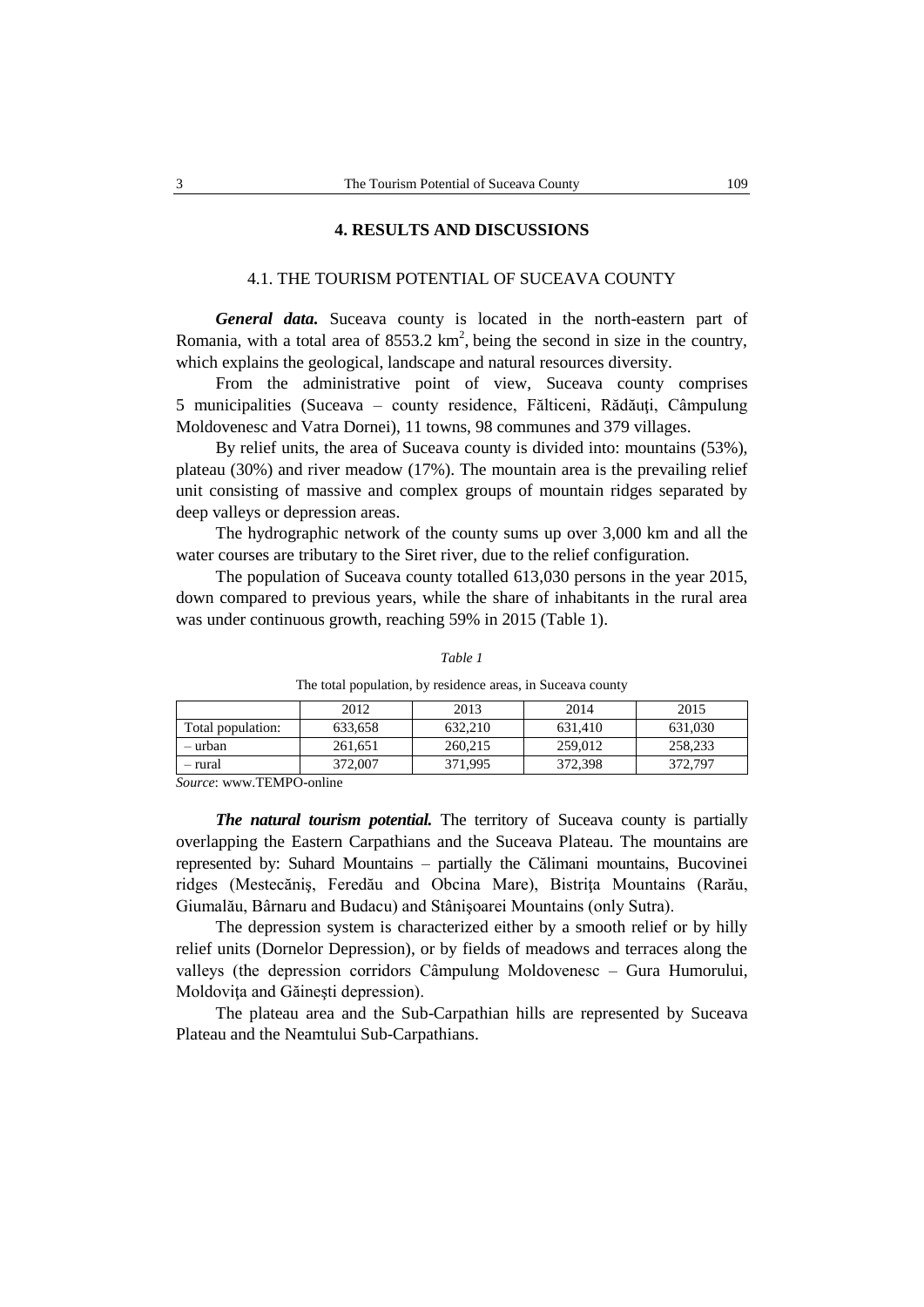There are 29 **natural protected areas of national interest**<sup>1</sup> in the county, with a total area of 16,199.2 ha, out of which:

- 6 botanical reserves, with a total area of 396.5 ha;
- 11 forestry reserves, with an area of 3,351.8 ha;
- 6 geological reserves, with a total area of 257. ha;
- 2 paleontological reserves, with a total area of 1.1 ha;
- 2 mixed reserves, with a total area of 1,287 ha;
- 1 scientific reserve, with an area of 6 ha;

- 1 National Park – Călimani National Park with a total area of 24,041 ha, out of which 10,700 ha on the territory of Suceava county.

In 2014, from the category of natural protected areas<sup>2</sup> of community interest, there were 6 special birds and fauna protection areas (SBFA) with a total area of 96,415.4 ha and 23 sites of community importance (SCI) with a total area of 221,916 ha.

There is also **a natural protected area of international interest** on the territory of the county – Tinovul Mare Poiana Stampei. This is the largest turf nature reserve in Romania, with an area of 681 ha, localized on the territory of the commune Poiana Stampei, in Suceava county, which was declared natural monument in the year 1955.

In the year 2007, Tinovul Mare Poiana Stampei Reserve was declared site of community importance, gaining European recognition as part of Natura 2000 Network. The international recognition was obtained together with the accession to the *Ramsar Convention on Wetlands* (Ramsar, 1971) in the year 2011, by declaring the reserve as *Wetland of International Importance*.

*The anthropic tourism potential.* The main tourism attractions in Suceava county are distributed both in the urban (Box 1) and in the rural areas (Box 2), being historical, cultural, architecture monuments, etc.

The cultural-historical and ethnic-folklore patrimony of the county has a great tourism value and attractiveness: historical objectives (Fortress Şcheia, Royal

<sup>1</sup> The natural protected areas of national interest were declared by Law no. 5 from 2000 on the approval of the National Landscaping Plan – Section III - protected areas, by Government's Decision no. 2151 of 2004 on the establishment of natural area regime for new zones and Government's Decision no. 1143/2007 on the establishment of new protected areas.

 $2$ <sup>2</sup> The natural protected areas of community interest are part of the European Ecological Network Natura 2000, created for the conservation of the natural heritage of the European Union, based on two directives: "*Habitats*" *Directive* (no. 92/43 of1992 on the *conservation of natural habitats and wild fauna and flora*) and *"Birds"Directive* (no. 79/409 of 1979 on *the conservation of wild birds).*

The "*Birds*" Directive was implemented by Government's Decision no. 971 of October 5, 2011 for the modification and completion of G.D. no. 1.284/2007 on declaring the special avifaunistic protection areas as integrating part of the European Ecological Network Natura 2000 in Romania.

The "*Habitats*" Directive was implemented by Order of the Minister of Environment and Forests no. 2387/2011 for the modifying and completing M.M.D.D Order no. 1.964/2007 on the establishment of natural protected area regime of the sites of community importance, as part of the European Ecological Network Natura 2000 in Romania.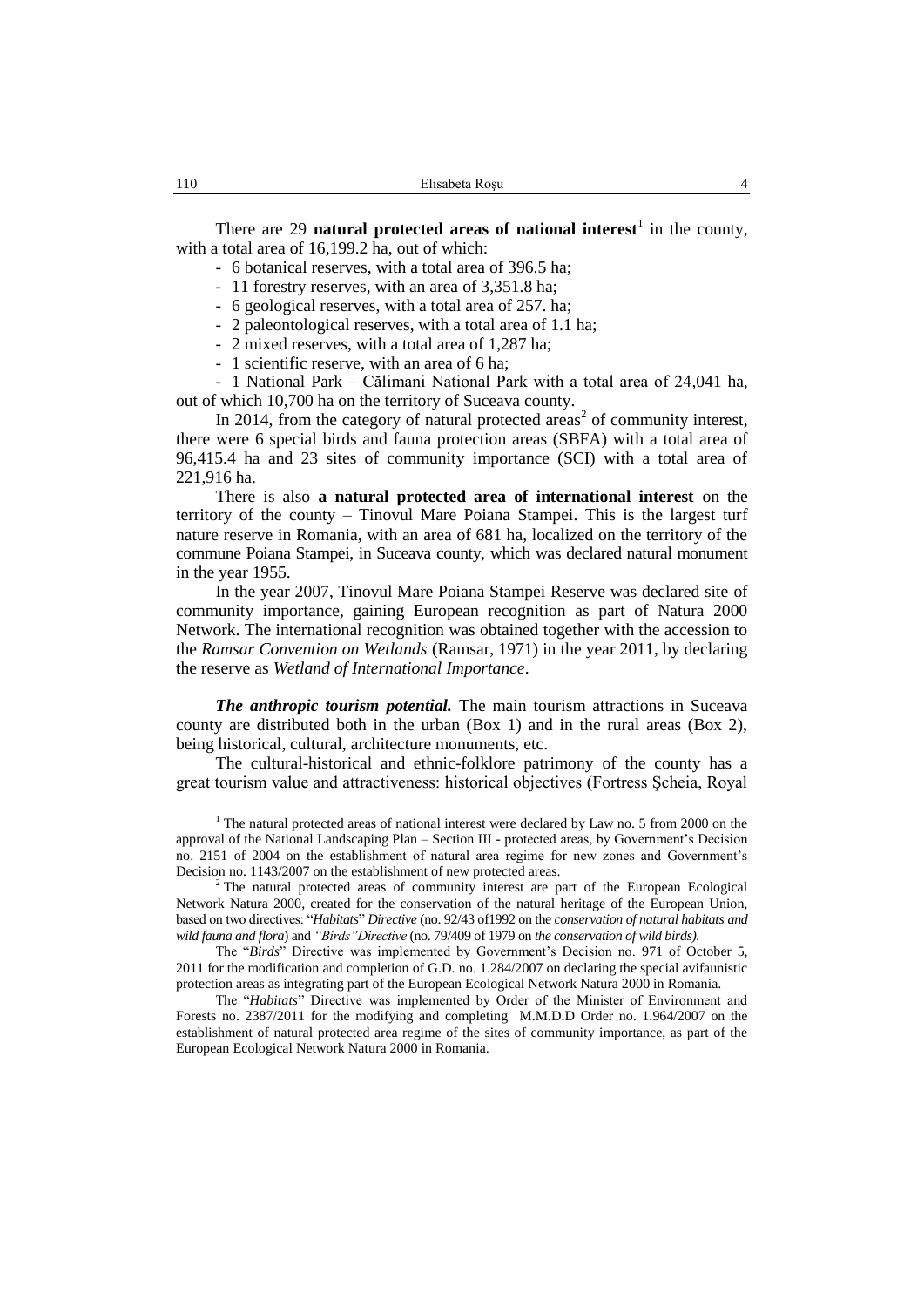Fortress of Suceava and Fortress Zamca), civil constructions (the Royal Court and the Royal Inn in Suceava), monasteries (Voroneţ, Humor) as well as many museums and memorial houses.

| I |  |
|---|--|
|---|--|

Main tourism attractions in the urban area, Suceava county

| The History Museum – Suceava Municipality                        |
|------------------------------------------------------------------|
| The Natural Science Museum – Suceava Municipality                |
| Stephan the Great's Fortress - Suceava Municipality              |
| Zamca Monastery– Suceava Municipality                            |
| Saint John Monastery-Suceava Municipality                        |
| Royal Inn – Suceava Municipality                                 |
| Wood Art Museum – Câmpulung Moldovenesc Municipality             |
| Bucovina Ethnographic and Folk Techniques - Rădăuți Municipality |
| Voroneț Monastery - Gura Humorului Town                          |
| Humor Monastery - Gura Humorului Town                            |
|                                                                  |

*Source:* Prefect's Institution, Strategy for tourism development and promotion in Suceava county, 2005.

Main touristic attractions in the rural area, Suceava county

Suceviţa Monastery – Suceviţa Commune Putna Monastery – Putna Commune Moldoviţa Monastery – Moldoviţa Commune Dragomirna Monastery – Mitocul Dragomirnei Commune Slătioara Monastery – Râşca Commune The Black Ceramics Center from Marginea – Marginea Commune Daniil Sihastru's Hermitage – Putna Commune Ciprian Porumbescu Memorial House – Cirprian Porumbescu Commune Cacica Saline – Cacica Commune

*Source:* Prefect's Institution*,* Strategy for tourism development and promotion in Suceava county, 2005.

The monasteries in the rural areas, the numerous churches and Daniil Sihastru's Hermitage represent important attraction points for tourists.

The rural areas are preservers of customs, traditions, crafts and old customs and habits – ceramics, hand woven carpets, fur dressing, cloths, folk instruments, folk masks, etc. Suceava county is well-known for its ethnographic museums (Suceava, Rădăuţi, Gura Humorului, Câmpulung Moldovenesc, Solca, Vatra Dornei, Vama, Marginea), as well as for the important creation centers or individual workshops of the folk artists who are well-known for their crafts (Vatra Moldoviţei, Ciocănești, Brodina, Poiana Stampei – egg painting; Marginea, Rădăuți – ceramics; Humorului, Rădăuţi, Arbore monasteries – cloths; Suceava, Rădăuţi, Vatra Dornei,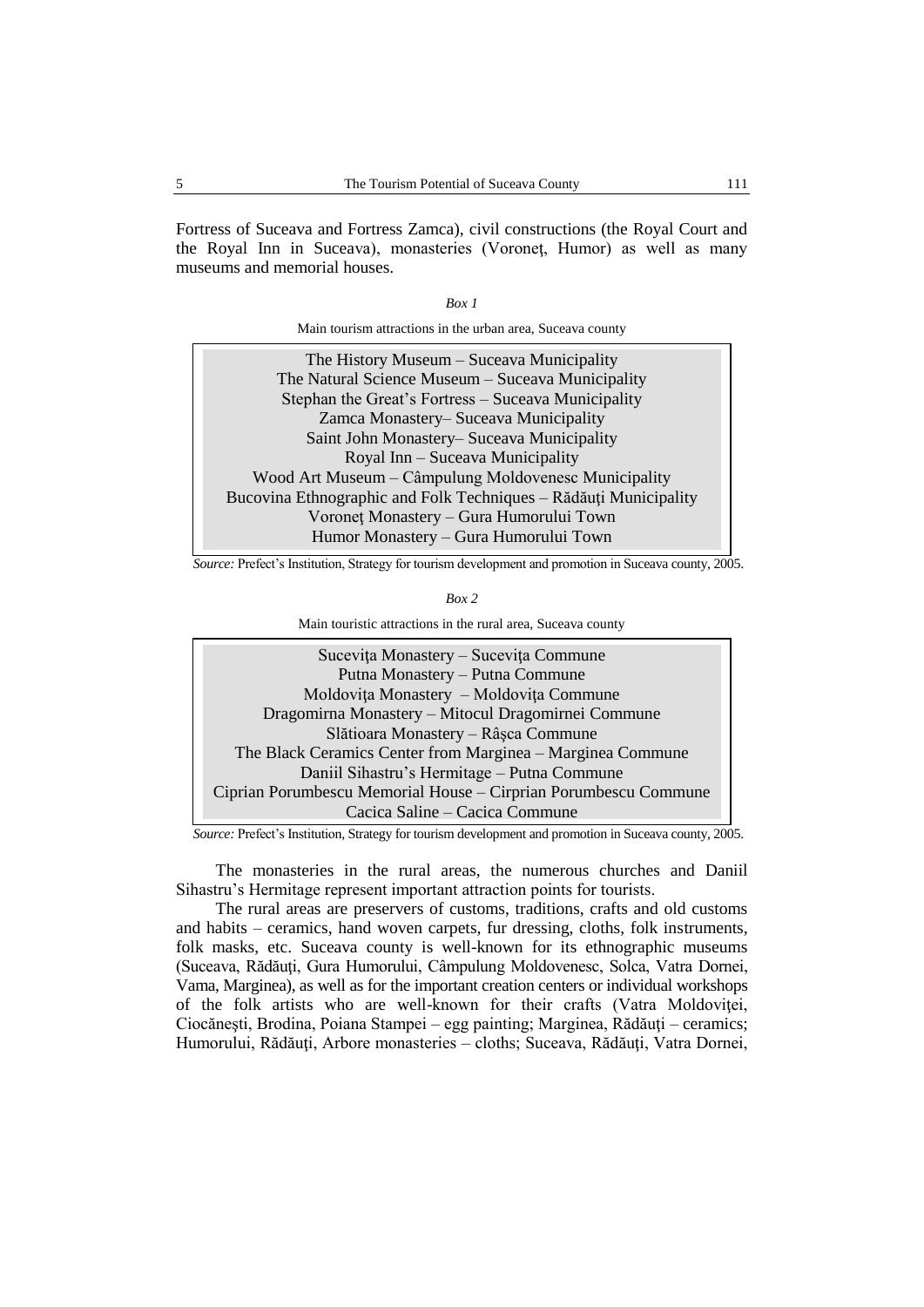Molid, Fundu Moldovei – icon painting; Marginea, Gura Humorului – knittings; Bilca, Vama, Fundu Moldovei – leather works, fur dressing; Solca – carpentry-sculpture workshops).

The artistic events and the traditional folk festivals organized throughout the entire year are attracting the Romanian and foreign artists.

## 4.2. MAIN TOURISM ACTIVITY INDICATORS IN SUCEAVA COUNTY

Putting into value the tourism potential is expressed by the following indicators: tourism reception structures, current tourist accommodation capacity and accommodation capacity in operation, arrivals and overnight stays of tourists. On the basis of two synthetic indicators, i.e. the tourist accommodation capacity in operation and the number of overnight stays of tourists, we can calculate the index of net tourism capacity utilization.

In the period 2001–2014, the structure of tourist reception in the county increased three times, from 96 in the year 2001 to 296 in the year 2014 (Table 2).

| ani |  |
|-----|--|
|     |  |

|          |      |        |               |      |    |                |     |           |     |           |               |      |      | $=$ $\mu$ $\mu$ $\mu$ $\sigma$ $=$ |
|----------|------|--------|---------------|------|----|----------------|-----|-----------|-----|-----------|---------------|------|------|------------------------------------|
|          | 2001 | 2002   | 2003          | 2004 |    | 2005 2006 2007 |     | 2008 2009 |     | 2010 2011 |               | 2012 | 2013 | <b>2014</b>                        |
| Total:   | 96   | 10     | ר ה           | 143  | 79 | 220            | 236 | 222       | 235 | 245       | $\mathcal{L}$ | 296  | 295  | 296                                |
| ∣– urban | 60   | 63     | 63            | 74   | 96 | 99             | 103 | 104       |     |           | 135           | 139  | 135  | 140                                |
| – rural  | 36   | 56     | 59            | 69   | 83 | --             | 133 | 129       | 124 | 124       | 136           | 57   | 160  | 156                                |
| __       |      | ______ | $\sim$ $\sim$ |      |    |                |     |           |     |           |               |      |      |                                    |

*Source*[: www.TEMPO-](http://www.tempo/)online

The most spectacular increase in number of tourism reception structures was found in the rural area, where their number was 4.3 times higher in 2014 compared to 2001, while in the urban area the number of tourism reception structures was 2.3 times higher in the same period. The increase in the number of the tourism reception structures implicitly led to the increase of the number of accommodation places. Thus, the tourism capacity increased 1.9 times in the period 2001–2014. For the investigated period, the present tourism capacity in the rural area increased 6.6 times, while in the urban area it increased 1.3 times (Table 3).

#### *Table 3*

The present tourism capacity in the county Suceava and by areas

|         |                                                                                    |                         |                                                                                        |  |  |  |  | $-$ places $-$ |
|---------|------------------------------------------------------------------------------------|-------------------------|----------------------------------------------------------------------------------------|--|--|--|--|----------------|
|         |                                                                                    |                         | 2001  2002  2003  2004  2005  2006  2007  2008  2009  2010  2011  2012  2013  2014     |  |  |  |  |                |
| Total:  | 5034  5192  5577  5755  6526  7012  6831  7029  7554  8033  8835  9447  9585  9650 |                         |                                                                                        |  |  |  |  |                |
| — urban | 4510 4371 4621 4662 5128 5003 4627 4763 5206 5721 5960 6156 6106 6166              |                         |                                                                                        |  |  |  |  |                |
| - rural | 524                                                                                |                         | 821   956   1093   1398   2009   2204   2266   2348   2312   2875   3291   3479   3484 |  |  |  |  |                |
| $\sim$  |                                                                                    | $m_{\rm I}$ $m_{\rm A}$ |                                                                                        |  |  |  |  |                |

*Source*: www.TEMPO-online

– number –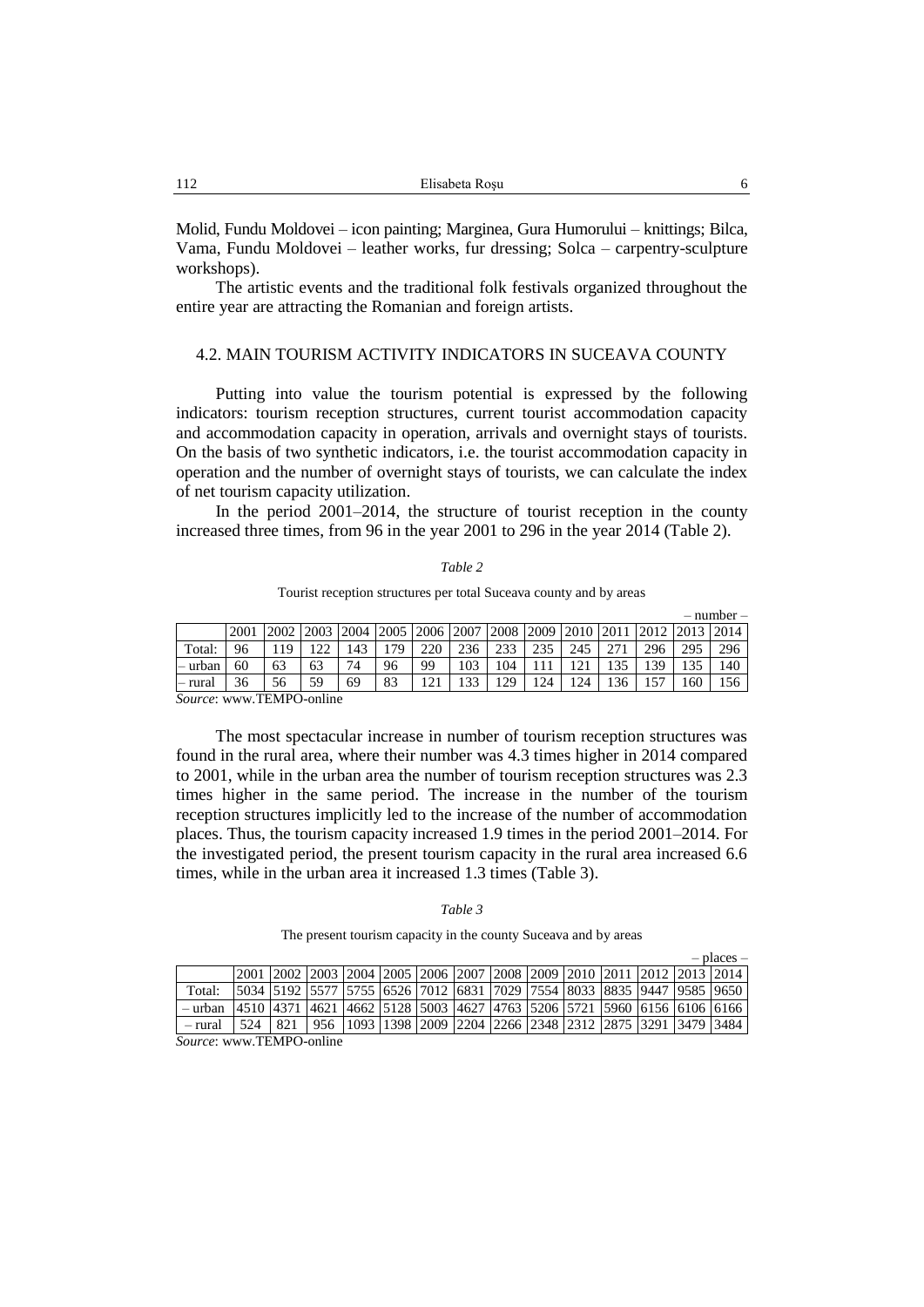The tourist accommodation capacity in operation, representing the number of accommodation places at tourists' disposal in the tourist accommodation units followed an ascending trend per total county and at urban level, except for the year 2002. The tourist accommodation capacity in operation in the rural area increased 5 times in the whole investigated period (Table 4).

|--|

The tourist accommodation capacity in operation in Suceava county and by areas

|                        | - thousand places-days-  |                                                            |      |      |     |     |                       |     |                                                       |     |                |                |      |      |
|------------------------|--------------------------|------------------------------------------------------------|------|------|-----|-----|-----------------------|-----|-------------------------------------------------------|-----|----------------|----------------|------|------|
|                        | 2001                     | 2002  2003  2004  2005  2006  2007  2008  2009  2010  2011 |      |      |     |     |                       |     |                                                       |     |                | 2012 2013 2014 |      |      |
| Total:                 |                          |                                                            | 1641 | 1761 |     |     |                       |     | 1932   2057   2087   2102   2176   2264   2440   2594 |     |                |                | 2643 | 2686 |
| $-$ urban $\mathsf{I}$ | 12.64                    |                                                            | 1441 | 1507 |     |     | 1585 1598 1569 1566 1 |     | 1644                                                  |     | 1738 1786 1834 |                | 1864 | 1887 |
| -rural                 |                          | 88                                                         | 200  | 254  | 347 | 459 | 518                   | 536 | 532                                                   | 526 | 654            | 760            |      | 799  |
|                        | Source: www.TEMPO-online |                                                            |      |      |     |     |                       |     |                                                       |     |                |                |      |      |

In the year 2002, the tourist accommodation capacity in operation in Suceava county accounted for only 98.5% of that existing in the year 2001, but starting with the year 2003 it increased by 15.5% up to 89% in the year 2014.

An increasing trend was noticed in the tourist accommodation capacity in operation at urban level, except for the year 2002 when it accounted for 95.9% of that existing in 2001; after that, an increase followed, by 14% in the year 2003 up to 49.3% in the year 2014.



*Source*: own calculations based o[n www.TEMPO-online](http://www.tempo-online/) data



As regards the tourist accommodation capacity in operation in the rural area, a spectacular increase was noticed, from 19.6% in the year 2002 to 409.5% in 2014. Except for the years 2009 and 2010, the number of tourists' arrivals in the county followed an ascending trend, increasing 1.7 times in the investigated period.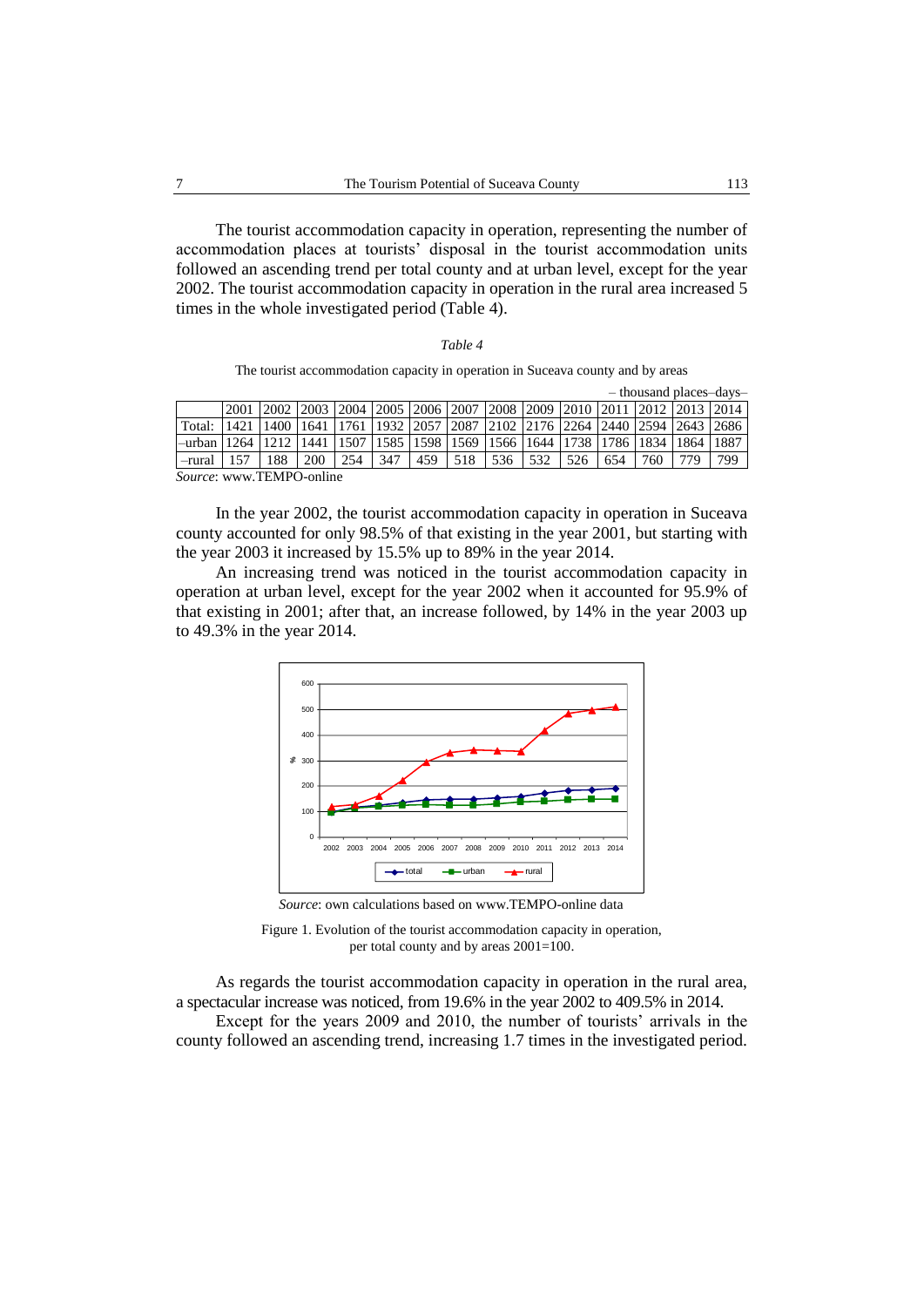| Elisabeta Rosu<br>114 |  |
|-----------------------|--|
|-----------------------|--|

The tourists' arrivals in the urban area increased 1.4 times, while the arrivals of tourists in the rural area were 4.8 times higher for the same period.

The number of tourists' overnight stays in the tourism reception structures in Suceava county had an oscillating evolution in the investigated period (Table 5).

However, compared to the reference year 2001, the number of overnight stays in Suceava county increased 1.2 times. The highest increase, i.e. 7 times, was found in the number of tourists' overnight stays in the tourism reception structures from the rural area.

#### *Table 5*

Number of tourists' arrivals and overnight stays in Suceava county and by areas

|                 |          |                               |         |      |      |      |      |      |      |      |      |      |      | $-$ thousand $-$ |
|-----------------|----------|-------------------------------|---------|------|------|------|------|------|------|------|------|------|------|------------------|
|                 | 2001     | 2002                          | 2003    | 2004 | 2005 | 2006 | 2007 | 2008 | 2009 | 2010 | 2011 | 2012 | 2013 | 2014             |
|                 | Arrivals |                               |         |      |      |      |      |      |      |      |      |      |      |                  |
| Total:          | 151      | 162                           | 162     | 187  | .92  | 211  | 226  | 229  | 210  | 194  | 230  | 239  | 242  | 261              |
| Urban           | 138      | 144                           | 148     | 168  | 171  | 181  | 187  | 187  | 169  | 158  | 176  | 182  | 184  | 198              |
| Rural           | 13       | 18                            | 14      | 19   | 21   | 30   | 39   | 42   | 41   | 36   | 54   | 57   | 58   | 63               |
| Overnight stays |          |                               |         |      |      |      |      |      |      |      |      |      |      |                  |
| Total:          | 461      | 407                           | 423     | 432  | 435  | 500  | 535  | 530  | 479  | 460  | 556  | 586  | 577  | 583              |
| Urban           | 442      | 379                           | 398     | 397  | 395  | 439  | 456  | 448  | 398  | 384  | 435  | 445  | 453  | 450              |
| Rural           | 19       | 28                            | 25      | 35   | 40   | 61   | 79   | 82   | 81   | 76   | 121  | 141  | 124  | 133              |
| $\sim$          |          | $\overline{m}$ $\overline{n}$ | $\cdot$ |      |      |      |      |      |      |      |      |      |      |                  |

*Source*[: www.TEMPO-](http://www.tempo/)online

The number of tourists' arrivals followed an increasing trend in Suceava county, except for the years 2009 and 2010. In the whole investigated period, the number of tourists' arrivals in the urban area was higher than in the reference year, by 4.3% in the year 2002 up to 42.6% in the year 2014. The number of tourists' arrivals in the rural area increased by a fast rate, up by 40.4% in the year 2002, with a peak in the year 2014, when it was by 395.1% higher than in the year 2001. We can say that the rural area became a preferred destination for the tourists visiting Suceava county in the period 2001–2014.



*Source:* own calculations based on [www.TEMPO-online](http://www.tempo-online/) data

Figure 2. The share of tourist circulation in Suceava county, by urban and rural areas.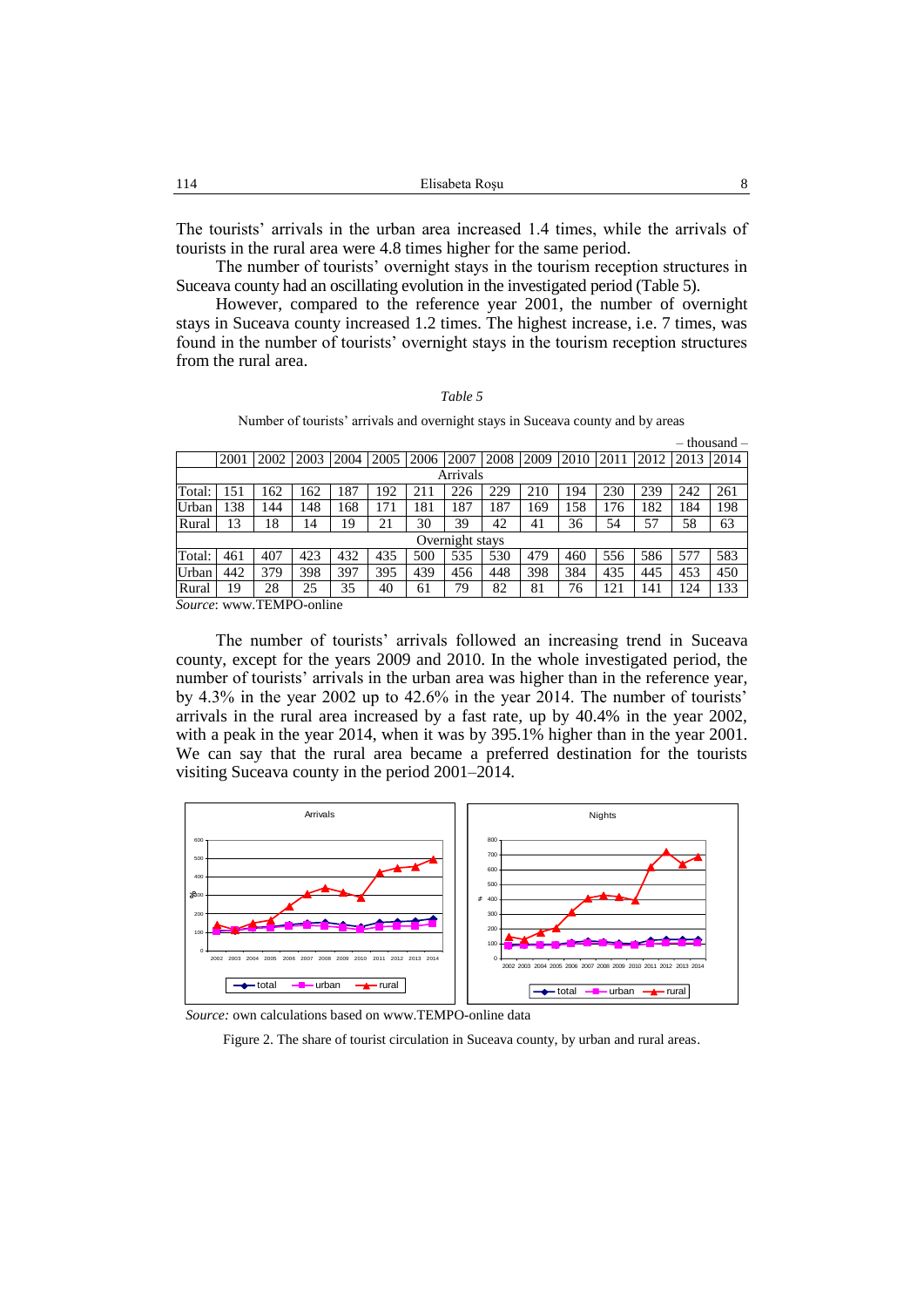The number of overnight stays in Suceava county was under the level of the year 2001 both in the period 2001–2005 and in 2010, while in the remaining investigated period it was above the reference year, by maximum 27.1% higher in the year 2012. The number of tourists' overnight stays in the urban area was under the level of the year 2001 in the period 2002–2006 and 2009–2011, while in the remaining period it slightly exceeded its level in the reference year.

In the whole investigated period, the number of overnight stays in the rural area of Suceava county continuously increased as against the year 2001, up by 585.9% in the year 2014 than in the reference year. We can say that the rural area became a preferred destination for the people who chose Suceava county as their tourism destination in the period 2001–2014.

Taking into consideration the spectacular increase of tourist circulation, we can also say that the rural area became a preferred destination of tourists.

Correlating the two indicators, i.e. the tourist accommodation capacity in operation and the number of overnight stays, we can conclude:

– At urban level, there is a direct positive correlation, that is the increase of the number of accommodation places-days has implicitly led to the increase of the overnight stays;

– At rural level, there is a perfect direct positive correlation, which represents an extremely close relationship between the increase in number of accommodation places-days and the increase of overnight stays.



Source: [www.TEMPO-o](http://www.tempo-/)nline

Figure 3. The correlation between the tourism capacity in function and the number of overnight stays in the urban and rural areas in Suceava county in the period 2001–2014.

In the investigated period, the total number of tourists who visited the county Suceava continuously increased, except for the years 2009 and 2010, when the economic crisis effects were felt beginning with the year 2008. The total number of tourists increased from 150,000 in the year 2001 to over 260,000 in the year 2014.

In the total number of tourists, the Romanian tourists prevailed, while the foreign tourists accounted for over 20% in the period 2002–2005, while in the remaining years their share was under this threshold.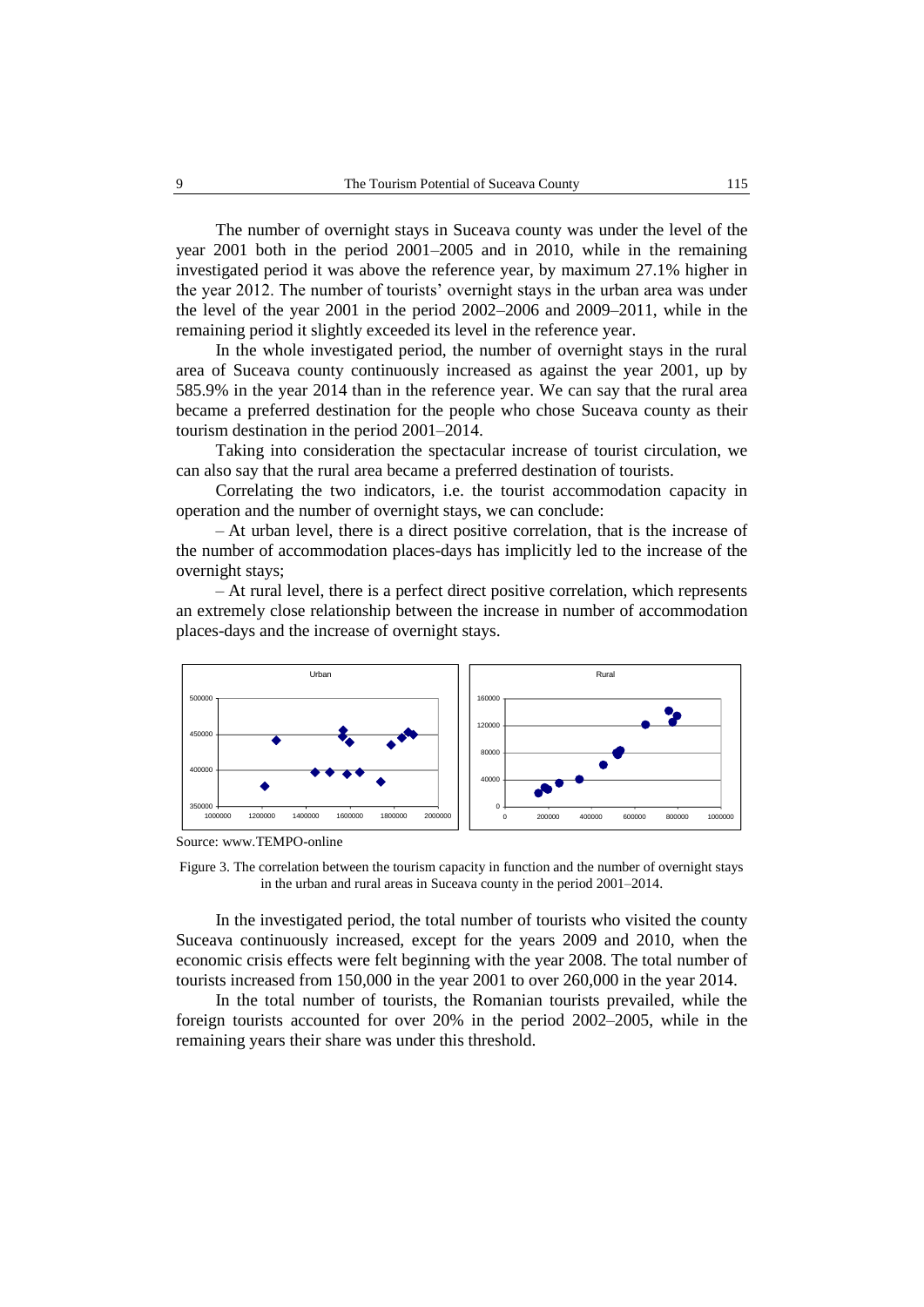

Figure 4. Types of tourists who visited Suceava county.

The net utilization index of the tourism capacity in operation in the period 2001–2014 had an oscillating evolution, both at Suceava county level and by urban and rural areas.

At Suceava county level, the net utilization index of the tourism capacity in operation had the highest value, i.e. 32.4% in the year 2001, to reach 21.7% in the year 2014.

In the tourism reception structures from the urban area, the net utilization index of the tourism capacity in operation had the highest value, i.e. 34.9% in the year 2001, to reach only 23.8% in the year 2014.



*Source*: own calculations based o[n www.TEMPO-online](http://www.tempo-online/) data

Figure 5. The net utilization index of the tourism capacity in operation, per total county and by areas, in the period 2001–2014.

In the rural area, the net utilization index of the tourism capacity was 12.4% in the year 2001, to reach a maximum level of 18.5% in the year 2012.